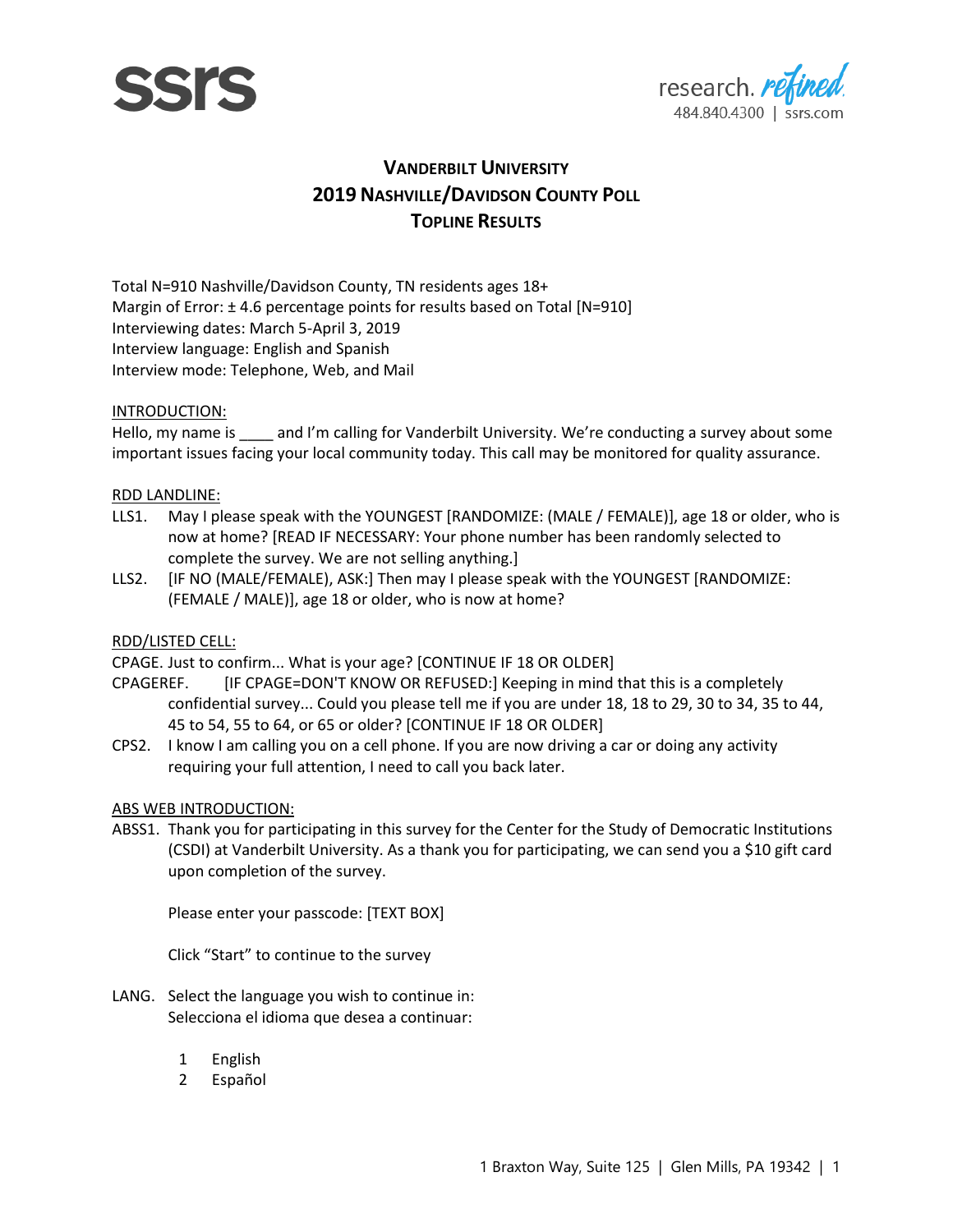



#### ABS MAIL INTRODUCTION:

Thank you for participating in this survey for the Center for the Study of Democratic Institutions (CSDI) at Vanderbilt University. To ensure our poll is representative, we'd like for the adult (age 18 or older) in your household who most recently had a birthday to complete our survey. If it's you, please go to the first question below. If it's someone else, please ask her or him to answer the questions. Your responses to this survey are completely confidential – any information you provide will be held in the strictest confidence.

Please read each question carefully. Using a blue or black pen, please mark the box next to the appropriate response as indicated. It should not take you more than about 20 minutes to complete the survey. Once you have completed the survey, please return it in the enclosed postage-paid envelope.

As a thank you for participating, we can send you a \$10 check for mailing back the completed survey.

If you prefer, you can complete this survey online. Please visit <<SURVEY URL>> and enter this passcode: <<XXXX>>.

If you have any questions about the survey, please contact <<CONTACT NAME>> at <<CONTACT EMAIL>> or <<CONTACT PHONE NUMBER>>.

#### MAIN SCREENING INTERVIEW

RDCOUNTY. What county in Tennessee do you currently live in? / Do you currently in Davidson County, Tennessee? [CONTINUE IF DAVIDSON COUNTY]

#### TREND INFORMATION

2018 trends are from the Vanderbilt University "2018 Nashville-Davidson County Poll" conducted under the direction of SSRS from February 08-19, 2018 among 800 Nashville/Davidson County, TN residents, age 18 or older, reached on either a landline or cell phone. Interviews were conducted in English.

2017 trends are from the Vanderbilt University "2017 Nashville-Davidson County Poll" conducted under the direction of Princeton Survey Research Associates International (PSRAI) from February 27-March 19, 2017 among 1,106 Nashville/Davidson County, TN residents, age 18 or older, reached on either a landline or cell phone. Interviews were conducted in either English or Spanish.

2015 trends are from the Vanderbilt University "2015 Nashville-Davidson County Poll" conducted under the direction of Princeton Survey Research Associates International (PSRAI) from September 14-27, 2015 among 1,000 Nashville/Davidson County, TN residents, age 18 or older, reached on either a landline or cell phone. Interviews were conducted in either English or Spanish.

*Notes: Because percentages are rounded, they may not total 100%. An asterisk (\*) indicates less than 0.5%. Data collection was conducted via telephone, web, and mail. Verbiage in this topline reflect telephone wording. Web and mail wording may differ slightly due to self-administered interviewing.*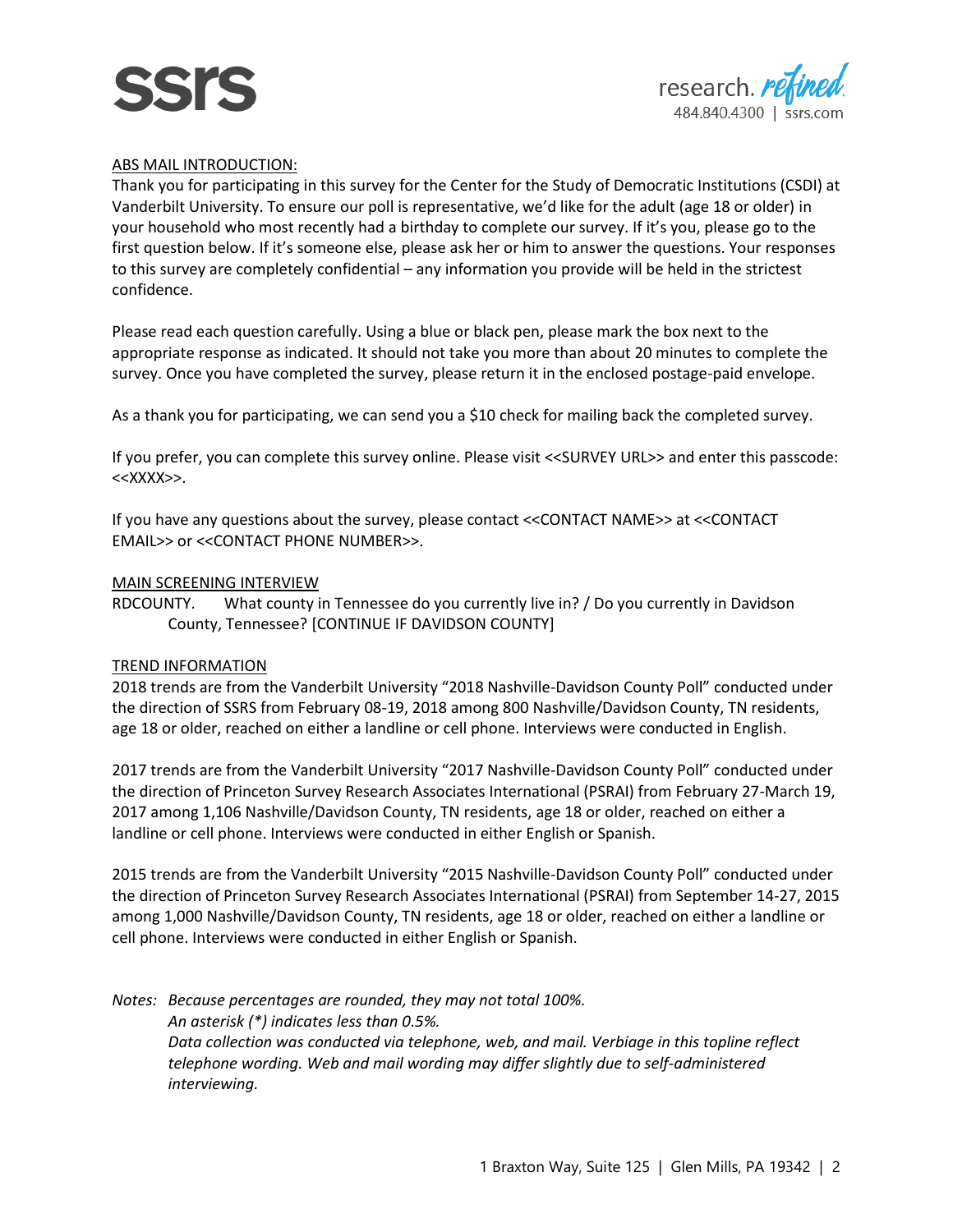



#### MAIN INTERVIEW

1. I'd like your views on some government organizations and public officials. As I read each, please tell me if you approve or disapprove of how each is handling their job. (First,) do you approve or disapprove of [INSERT ITEMS; RANDOMIZE]?

|    |                                     |         |         | (VOL.)<br><b>NEED TO WAIT</b> |                         |                  |
|----|-------------------------------------|---------|---------|-------------------------------|-------------------------|------------------|
|    |                                     |         | DIS-    | AND SEE / TOO                 | (VOL.)                  | (VOL.)           |
|    |                                     | APPROVE | APPROVE | <b>EARLY TO TELL</b>          | $\mathsf{DK}^1$         | REF <sup>2</sup> |
| а. | The job the Metro Nashville Council |         |         |                               |                         |                  |
|    | is doing $3$                        |         |         |                               |                         |                  |
|    | 2019                                | 57      | 34      | 5                             | 4                       | $\ast$           |
|    | 2018                                | 59      | 25      | $\overline{2}$                | 12                      | 2                |
|    | 2017                                | 59      | 21      | 3                             | 16                      | $\mathbf 1$      |
|    | 2015                                | 58      | 21      | $\overline{2}$                | 18                      | $\mathbf{1}$     |
| b. | The job the Metro Nashville School  |         |         |                               |                         |                  |
|    | Board is doing                      |         |         |                               |                         |                  |
|    | 2019                                | 37      | 52      | 5                             | 5                       | $\ast$           |
|    | 2018                                | 51      | 30      | 3                             | 14                      | $\overline{2}$   |
|    | 2017                                | 49      | 32      | 3                             | 15                      | $\mathbf{1}$     |
|    | 2015                                | 43      | 37      | $\mathbf{1}$                  | 18                      | $\mathbf{1}$     |
| c. | The job Donald Trump is doing as    |         |         |                               |                         |                  |
|    | President                           |         |         |                               |                         |                  |
|    | 2019                                | 29      | 70      | $\mathbf{1}$                  | $\ast$                  | $\mathbf{1}$     |
|    | 2018                                | 30      | 65      | $\overline{2}$                | $\overline{2}$          | $\mathbf{1}$     |
|    | 2017                                | 27      | 61      | $\overline{7}$                | 4                       | $\mathbf{1}$     |
| d. | The job David Briley is doing as    |         |         |                               |                         |                  |
|    | Mayor <sup>4</sup>                  |         |         |                               |                         |                  |
|    | 2019                                | 66      | 27      | 4                             | 3                       | $\ast$           |
|    | Megan Barry trends:                 |         |         |                               |                         |                  |
|    | 2018                                | 61      | 33      | $\mathbf{1}$                  | 3                       | $\mathbf{1}$     |
|    | 2017                                | 72      | 16      | $\overline{2}$                | 9                       | $\ast$           |
|    | 2015                                | 41      | 12      | 27                            | 20                      | $\mathbf{1}$     |
| e. | The job the Metro Nashville Police  |         |         |                               |                         |                  |
|    | Department is doing                 |         |         |                               |                         |                  |
|    | 2019                                | 75      | 23      | $\overline{2}$                | $\ast$                  | $\ast$           |
|    | 2018                                | 84      | 13      | $\ast$                        | $\overline{2}$          | 1                |
|    | 2017                                | 80      | 15      | $\mathbf{1}$                  | $\overline{\mathbf{4}}$ | $\ast$           |
|    |                                     |         |         |                               |                         |                  |

*(Continued on next page)*

 $\overline{\phantom{a}}$ 

 $1$  The abbreviation DK stands for "Don't know"

<sup>&</sup>lt;sup>2</sup> The abbreviation REF stands for "Refused"

<sup>3</sup> 2015: "The job the Metro City Council is doing"

<sup>4</sup> 2017 and 2018: "The job Megan Barry is doing as Mayor". 2015: "The job Megan Barry is doing as the newly elected Mayor"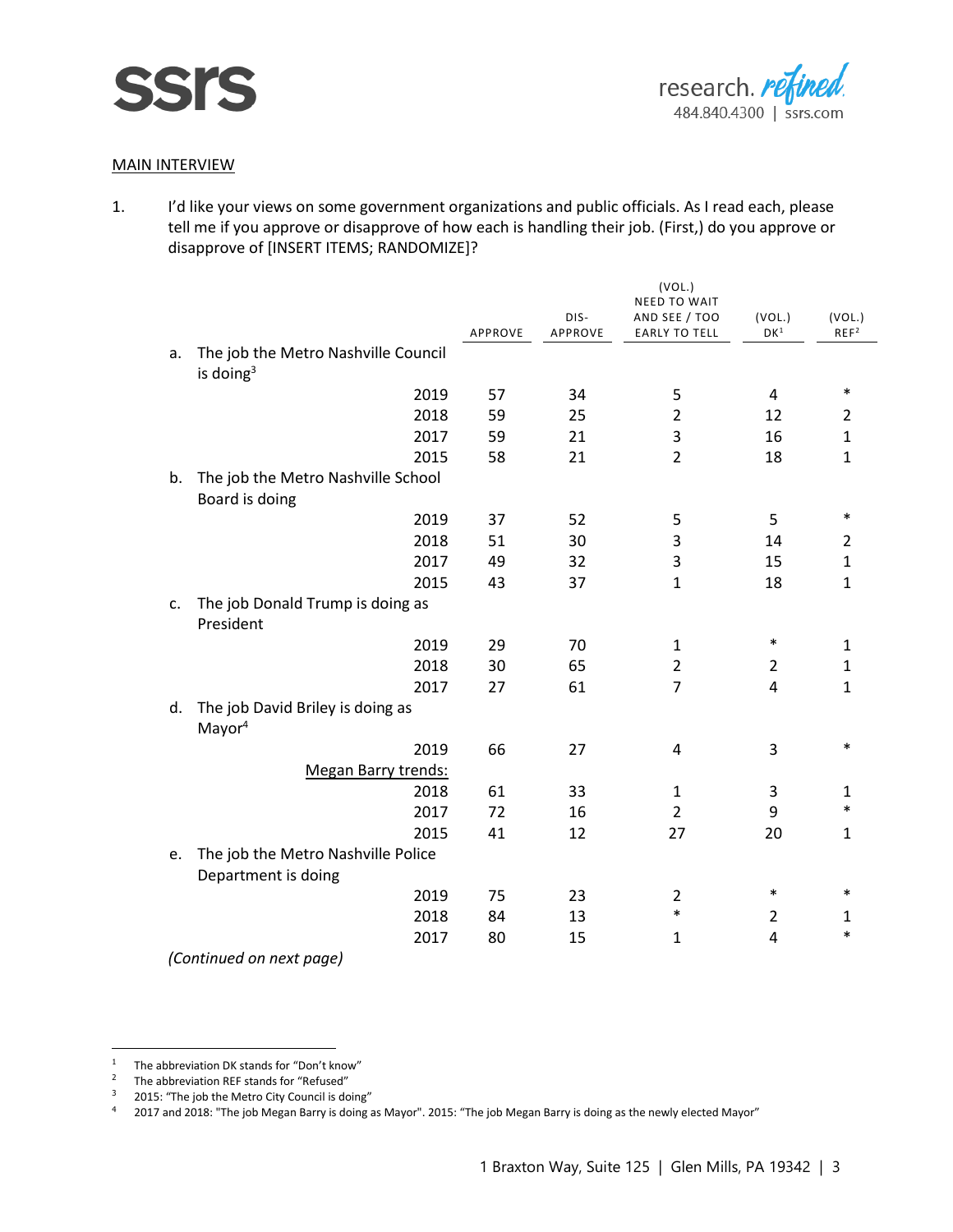



1. I'd like your views on some government organizations and public officials. As I read each, please tell me if you approve or disapprove of how each is handling their job. (First,) do you approve or disapprove of [INSERT ITEMS; RANDOMIZE]? (CONTINUED)

|    |                                                         |      | (VOL.)<br><b>NEED TO WAIT</b> |                |                      |           |            |  |
|----|---------------------------------------------------------|------|-------------------------------|----------------|----------------------|-----------|------------|--|
|    |                                                         |      |                               | DIS-           | AND SEE / TOO        |           | (VOL.)     |  |
|    |                                                         |      | <b>APPROVE</b>                | <b>APPROVE</b> | <b>EARLY TO TELL</b> | (VOL.) DK | <b>REF</b> |  |
| f. | The job Congressman Jim Cooper is<br>doing              |      |                               |                |                      |           |            |  |
|    |                                                         | 2019 | 62                            | 26             | 5                    | 8         | $\ast$     |  |
|    |                                                         | 2018 | 57                            | 24             | 4                    | 15        | 1          |  |
|    |                                                         | 2017 | 53                            | 21             | 3                    | 22        |            |  |
| g. | The job Dr. Shawn Joseph is doing                       |      |                               |                |                      |           |            |  |
|    | as Director of Metro Nashville<br><b>Public Schools</b> |      |                               |                |                      |           |            |  |
|    |                                                         | 2019 | 33                            | 54             | 6                    |           | $\ast$     |  |
|    |                                                         | 2018 | 46                            | 25             | 3                    | 23        |            |  |

# NO QUESTION 2

3. Do you think things in the Nashville area are generally headed in the right direction, or do you feel that things are off on the wrong track?

|          | RIGHT DIRECTION          | <b>WRONG TRACK</b> | DK<br>VUL.I | 'VOL.) REF | N<br>----------------------------- |
|----------|--------------------------|--------------------|-------------|------------|------------------------------------|
|          |                          |                    |             |            |                                    |
|          |                          |                    |             | ж          |                                    |
|          |                          |                    |             |            |                                    |
|          |                          |                    |             | ж          |                                    |
| .<br>. . | $\overline{\phantom{a}}$ |                    |             |            |                                    |

*\*Asked of a half sample.*

ECONNASH. How would you rate the condition of the Nashville economy these days? Is it: [READ LIST; ROTATE HALF CODES 1-4 / HALF CODES 4-1]

|                           | VERY | <b>FAIRLY</b> | <b>FAIRLY</b><br><b>BAD</b> | √ERY |   |    |  |
|---------------------------|------|---------------|-----------------------------|------|---|----|--|
|                           |      |               |                             |      | ж | ₩. |  |
| $2018*$                   |      |               |                             |      |   |    |  |
| フロイブキ                     |      |               |                             |      |   |    |  |
| 7015*                     |      |               |                             |      |   |    |  |
| $*Achod$ of a half cample |      |               |                             |      |   |    |  |

*\*Asked of a half sample.*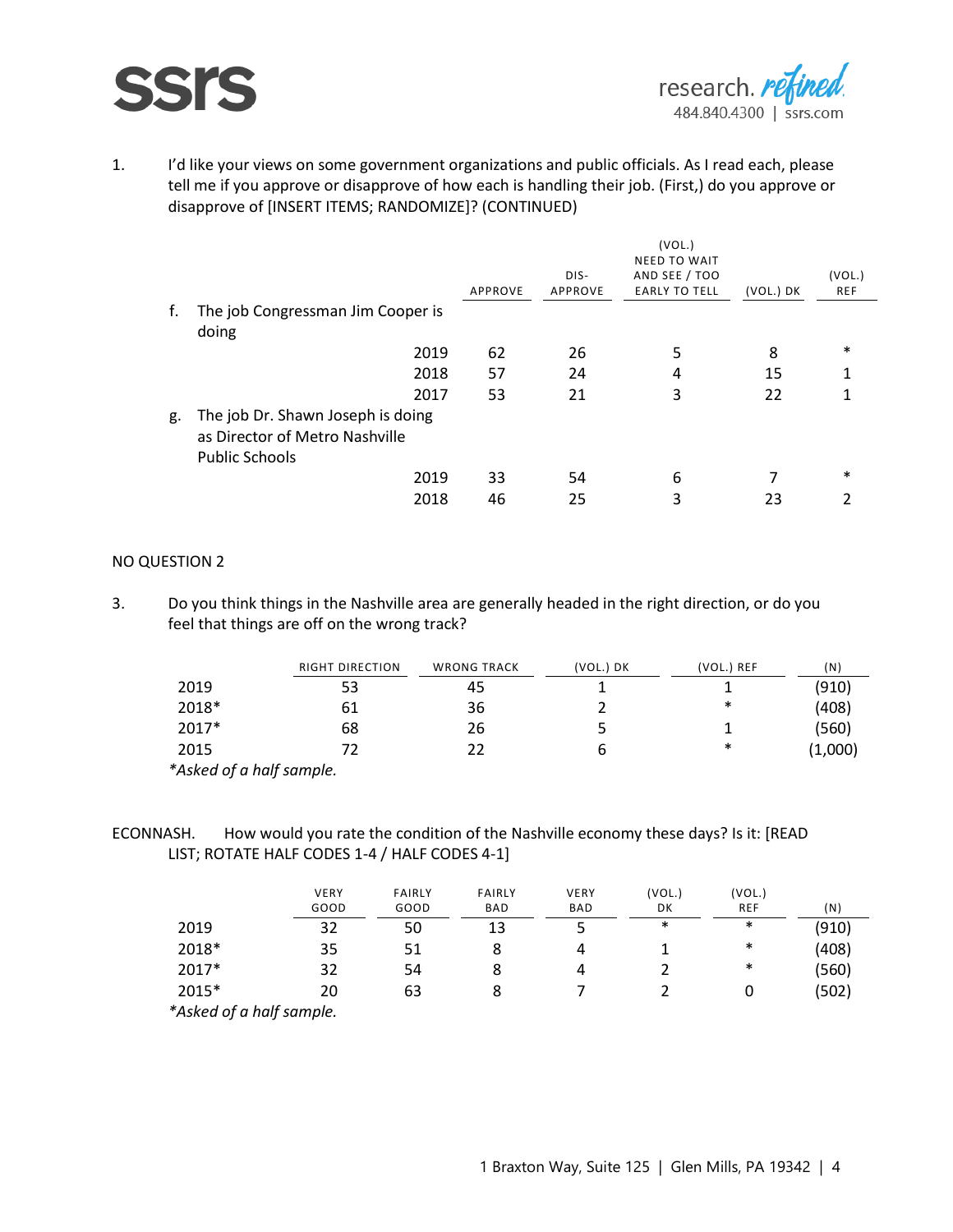



4. I'd like your views on some city leaders and prominent citizens. As I read each, please tell me if you have a favorable or unfavorable view of them, or if you don't know them well-enough to know. Do you have a favorable or unfavorable opinion of [INSERT ITEMS; RANDOMIZE], or do you not know them well enough to say?

|    |                                 |                  |                    | <b>DON'T KNOW</b>  |            |
|----|---------------------------------|------------------|--------------------|--------------------|------------|
|    |                                 | <b>FAVORABLE</b> | <b>UNFAVORABLE</b> | <b>WELL ENOUGH</b> | (VOL.) REF |
|    | a. Former Nashville Mayor Megan |                  |                    |                    |            |
|    | Barry                           | 39               | 43                 |                    |            |
|    | b. Businessman Bill Freeman     | 25               | 10                 | 65                 | $\ast$     |
|    | c. Councilman John Cooper       | 25               |                    | 64                 |            |
| d. | Tennessee State Representative  |                  |                    |                    |            |
|    | John Ray Clemmons               | 12               |                    | 79                 | $\ast$     |
|    | <b>Businessman David Fox</b>    | 12               |                    | 76                 |            |
|    | Councilwoman Erica Gilmore      | 26               |                    | 66                 | *          |

5. Now I'd like to ask you about priorities for the Nashville mayor and the Metro Nashville government. As I read from a list, tell me how much of a priority you think each should be. First, how about [INSERT ITEMS; RANDOMIZE]? Do you think this should be a top priority, important but lower priority, not too important, or should it not be done?<sup>5</sup>

Next, [INSERT NEXT ITEM]. [READ AS NECESSARY: Do you think this should be a top priority for the Nashville mayor and the Metro Nashville government, important but lower priority, not too important, or should it not be done?]

|    |                             |                               | IMPT.,                   |                  | SHOULD                       |              |                      |          |
|----|-----------------------------|-------------------------------|--------------------------|------------------|------------------------------|--------------|----------------------|----------|
|    |                             | <b>TOP</b><br><b>PRIORITY</b> | LOWER<br><b>PRIORITY</b> | NOT TOO<br>IMPT. | <b>NOT BE</b><br><b>DONE</b> | (VOL.)<br>DK | (VOL.)<br><b>REF</b> | (N)      |
| b. | Improving public education  |                               |                          |                  |                              |              |                      |          |
|    | 2019                        | 81                            | 16                       | 2                |                              | $\ast$       | $\ast$               | (910)    |
|    | *2018                       | 86                            | 13                       | 1                |                              | $\ast$       | $\ast$               | (400)    |
|    | 2017                        | 86                            | 12                       | 1                | $\ast$                       | $\ast$       | $\ast$               | (1, 106) |
|    | 2015                        | 84                            | 14                       | 1                | $\ast$                       |              | $\ast$               | (1,000)  |
| d. | Improving public            |                               |                          |                  |                              |              |                      |          |
|    | transportation <sup>6</sup> |                               |                          |                  |                              |              |                      |          |
|    | 2019                        | 51                            | 36                       | 9                | 4                            | $\ast$       | $\ast$               | (910)    |
|    | 2018                        | 56                            | 32                       | ⇁                | 4                            | $\ast$       | $\ast$               | (800)    |
|    | 2017                        | 63                            | 28                       | 6                | $\mathfrak{p}$               | $\ast$       | $\ast$               | (1, 106) |
|    | 2015                        | 56                            | 34                       | 8                | $\overline{2}$               | 1            | $\ast$               | (1,000)  |
|    | .                           |                               |                          |                  |                              |              |                      |          |

*\*Asked of a half sample.*

 $\overline{a}$ 

 *(Continued on next page)*

<sup>5 2015</sup> question wording: "Now I'd like to ask you about priorities for the new Nashville mayor and the Metro city government."<br>6 2015 2017 2018: "Improving public transportation systems"

<sup>2015, 2017, 2018: &</sup>quot;Improving public transportation systems"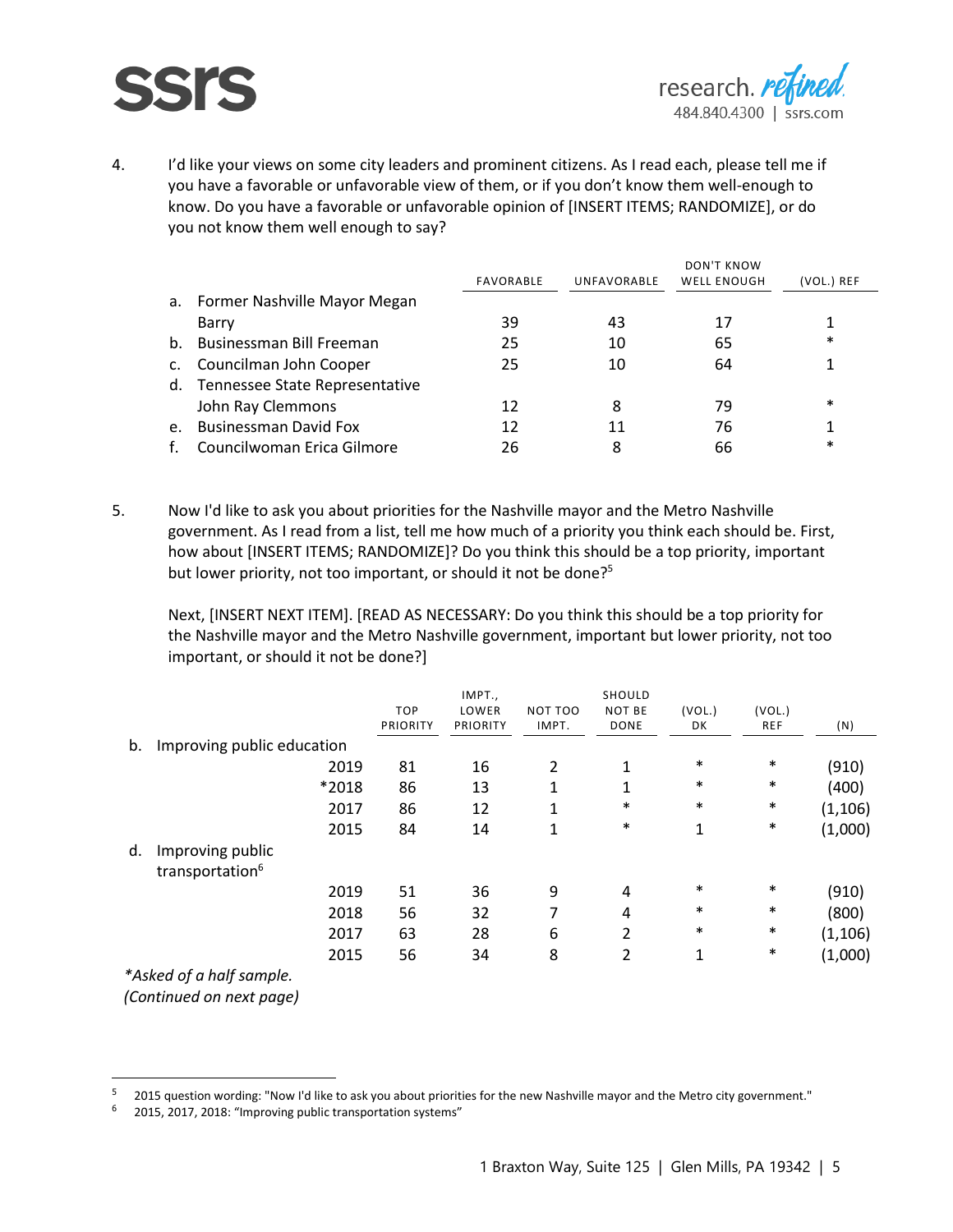



5. Now I'd like to ask you about priorities for the Nashville mayor and the Metro Nashville government. As I read from a list, tell me how much of a priority you think each should be. First, how about [INSERT ITEMS; RANDOMIZE]? Do you think this should be a top priority, important but lower priority, not too important, or should it not be done? (CONTINUED)

|    |                                 | TOP      | IMPT.,<br>LOWER | NOT TOO        | SHOULD<br><b>NOT BE</b> | (VOL.)           | (VOL.)       |          |
|----|---------------------------------|----------|-----------------|----------------|-------------------------|------------------|--------------|----------|
|    |                                 | PRIORITY | PRIORITY        | IMPT.          | DONE                    | DK               | <b>REF</b>   | (N)      |
| e. | Taking steps to ensure the      |          |                 |                |                         |                  |              |          |
|    | city's long-term financial      |          |                 |                |                         |                  |              |          |
|    | health                          |          |                 |                |                         |                  |              |          |
|    | 2019                            | 65       | 31              | 3              | 1                       | $\ast$           | $\ast$       | (910)    |
|    | *2018                           | 71       | 25              | $\overline{2}$ | $\mathbf{1}$            | $\mathbf{1}$     | $\mathbf{1}$ | (400)    |
|    | 2017                            | 73       | 24              | $\overline{2}$ | $\ast$                  | $\mathbf{1}$     | $\ast$       | (1, 106) |
|    | 2015                            | 71       | 24              | 3              | $\mathbf{1}$            | $\overline{2}$   | $\ast$       | (1,000)  |
| f. | Reducing crime                  |          |                 |                |                         |                  |              |          |
|    | 2019                            | 72       | 23              | 4              | 1                       | $\boldsymbol{0}$ | $\ast$       | (910)    |
|    | *2018                           | 80       | 17              | 3              | $\ast$                  | $\ast$           | $\ast$       | (400)    |
|    | 2017                            | 77       | 19              | $\overline{2}$ | 1                       | $\mathbf{1}$     | 0            | (1, 106) |
|    | 2015                            | 76       | 21              | $\overline{2}$ | $\mathbf{1}$            | $\mathbf{1}$     | $\ast$       | (1,000)  |
| g. | Dealing with the problems of    |          |                 |                |                         |                  |              |          |
|    | low-income people and           |          |                 |                |                         |                  |              |          |
|    | those in need <sup>7</sup>      |          |                 |                |                         |                  |              |          |
|    | 2019                            | 55       | 39              | 4              | $\overline{2}$          | $\ast$           | $\ast$       | (910)    |
|    | *2018                           | 64       | 29              | $\overline{4}$ | $\overline{2}$          | $\ast$           | 0            | (400)    |
|    | 2017                            | 73       | 23              | 3              | $\mathbf{1}$            | $\ast$           | $\ast$       | (1, 106) |
|    | 2015                            | 69       | 26              | 3              | $\mathbf{1}$            | $\mathbf{1}$     | $\ast$       | (1,000)  |
| i. | Bringing new companies and      |          |                 |                |                         |                  |              |          |
|    | jobs to the city <sup>8</sup>   |          |                 |                |                         |                  |              |          |
|    | 2019                            | 36       | 42              | 16             | 5                       | $\pmb{0}$        | $\ast$       | (910)    |
|    | *2018                           | 49       | 40              | 8              | $\overline{4}$          | $\ast$           | 0            | (400)    |
|    | 2017                            | 47       | 37              | 11             | $\pmb{4}$               | $\mathbf 1$      | $\ast$       | (1, 106) |
|    | 2015                            | 47       | 40              | 9              | $\overline{2}$          | $\overline{2}$   | $\ast$       | (1,000)  |
|    | m. Increasing the amount of     |          |                 |                |                         |                  |              |          |
|    | affordable housing in           |          |                 |                |                         |                  |              |          |
|    | Nashville                       |          |                 |                |                         |                  |              |          |
|    | 2019                            | 55       | 30              | 7              | 6                       | $\mathbf{1}$     | $\ast$       | (910)    |
|    | *2018                           | 64       | 26              | 6              | 4                       | $\ast$           | $\ast$       | (400)    |
|    | 2017                            | 64       | 26              | 6              | 3                       | $\mathbf{1}$     | $\ast$       | (1, 106) |
|    | $*$ Andread of a boulf approach |          |                 |                |                         |                  |              |          |

*\*Asked of a half sample.*

 $\overline{a}$ 

<sup>7 2015</sup> and 2017: "Dealing with the problems of the poor and people in need"<br>8 2015 and 2017: "Bringing new businesses to the city"

<sup>2015</sup> and 2017: "Bringing new businesses to the city"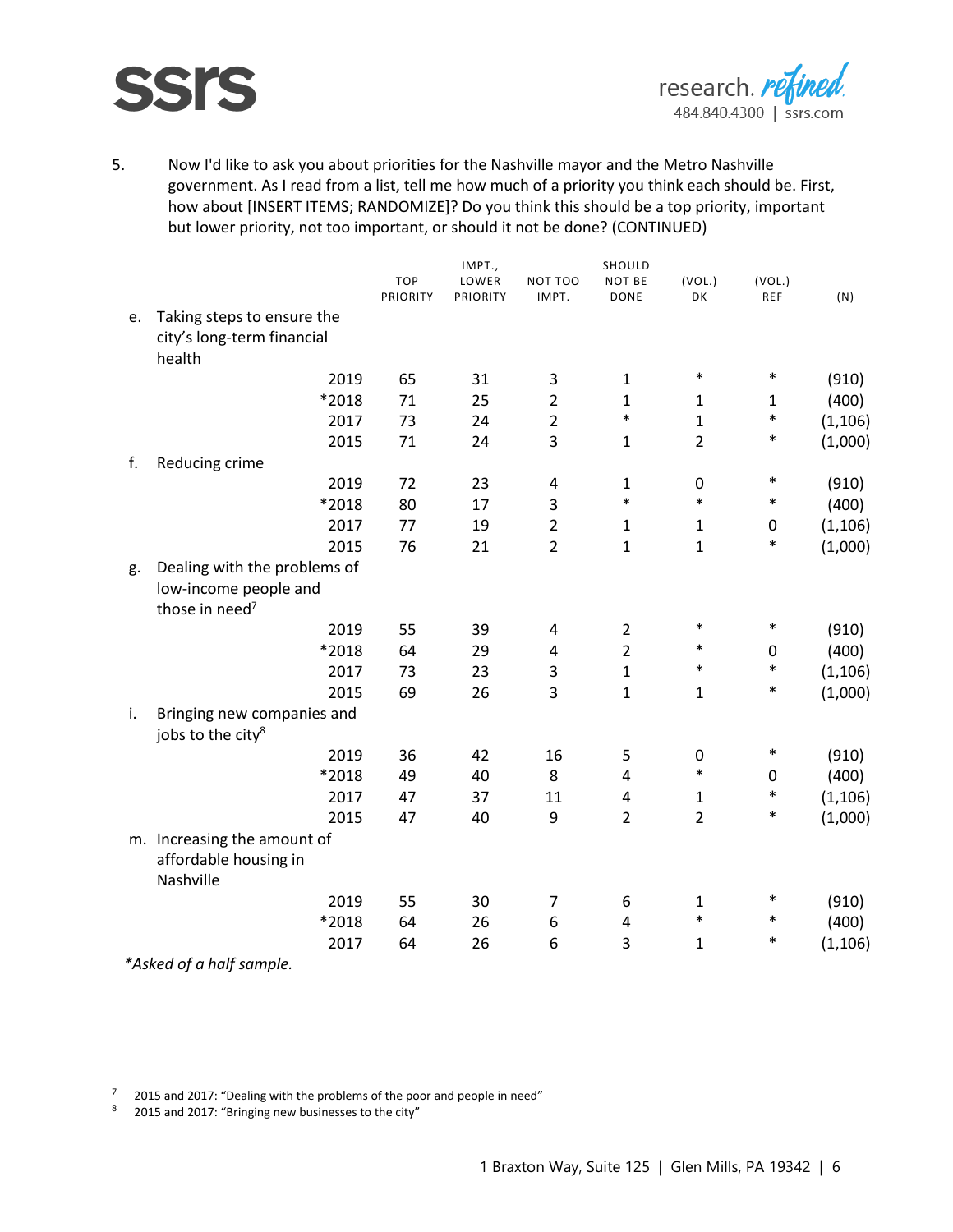



[READ TO ALL:] Next we'd like to get your views on some issues that are being discussed today.

6. Thinking about education in Nashville... What grade would you give the performance of public PRESCHOOLS, KINDERGARTENS, and ELEMENTARY SCHOOLS in your school district? [READ LIST]

|                                | A                                        |                                   |                                               | D.                                    |                                       |                               |                                |                                   |
|--------------------------------|------------------------------------------|-----------------------------------|-----------------------------------------------|---------------------------------------|---------------------------------------|-------------------------------|--------------------------------|-----------------------------------|
|                                | EXC-                                     | В                                 |                                               | <b>BELOW</b>                          |                                       | VOL.                          | 'VOL.)                         |                                   |
|                                | <b>FIIFNT</b><br>----------------------- | חמר<br>,,,,,,,,,,,,,,,,,,,,,,,,,, | <b>ERAGE</b><br>AV<br>----------------------- | AVERAGE<br>,,,,,,,,,,,,,,,,,,,,,,,,,, | FAILING<br>,,,,,,,,,,,,,,,,,,,,,,,,,, | DK<br>----------------------- | REF<br>----------------------- | (N<br>--------------------------- |
| 2019                           |                                          |                                   | 36                                            |                                       |                                       |                               |                                |                                   |
| 2018                           |                                          |                                   | วว                                            | 14                                    |                                       |                               |                                |                                   |
| $7017*$                        |                                          | 29                                | 35                                            |                                       |                                       |                               |                                |                                   |
| パリコ にき                         |                                          |                                   |                                               |                                       |                                       |                               | ∗                              |                                   |
| ملوموموم كالمطيم كملوم المصامة |                                          |                                   |                                               |                                       |                                       |                               |                                |                                   |

*\*Asked of a half sample.*

7. What grade would you give the performance of public MIDDLE SCHOOLS in your school district? [READ LIST]

|      | Α.                               |                              | D                                 |              |         |        |            |     |
|------|----------------------------------|------------------------------|-----------------------------------|--------------|---------|--------|------------|-----|
|      | EXC-                             | в                            | J.                                | <b>BELOW</b> |         | (VOL.) | (VOL.)     |     |
|      | ELLENT<br>---------------------- | GOOD<br>-------------------- | AVERAGE<br>---------------------- | AVERAGE      | FAILING | DK     | <b>REF</b> | (N) |
| 2019 |                                  |                              |                                   | h            | n       |        | ∗          |     |
|      | h                                |                              | 38                                | l h          |         | q      |            |     |

8. What grade would you give the performance of public HIGH SCHOOLS in your school district? [READ LIST]

|      | Α.            |      |         | υ            |         |        |        |     |
|------|---------------|------|---------|--------------|---------|--------|--------|-----|
|      | EXC-          |      | J.      | <b>BELOW</b> |         | (VOL.) | (VOL.) |     |
|      | <b>ELLENT</b> | GOOD | AVERAGE | AVERAGE      | FAILING | DK     | REF    | (N) |
| 2019 |               |      |         |              |         |        | ∗      |     |
| 2018 |               |      |         |              |         | ч      |        |     |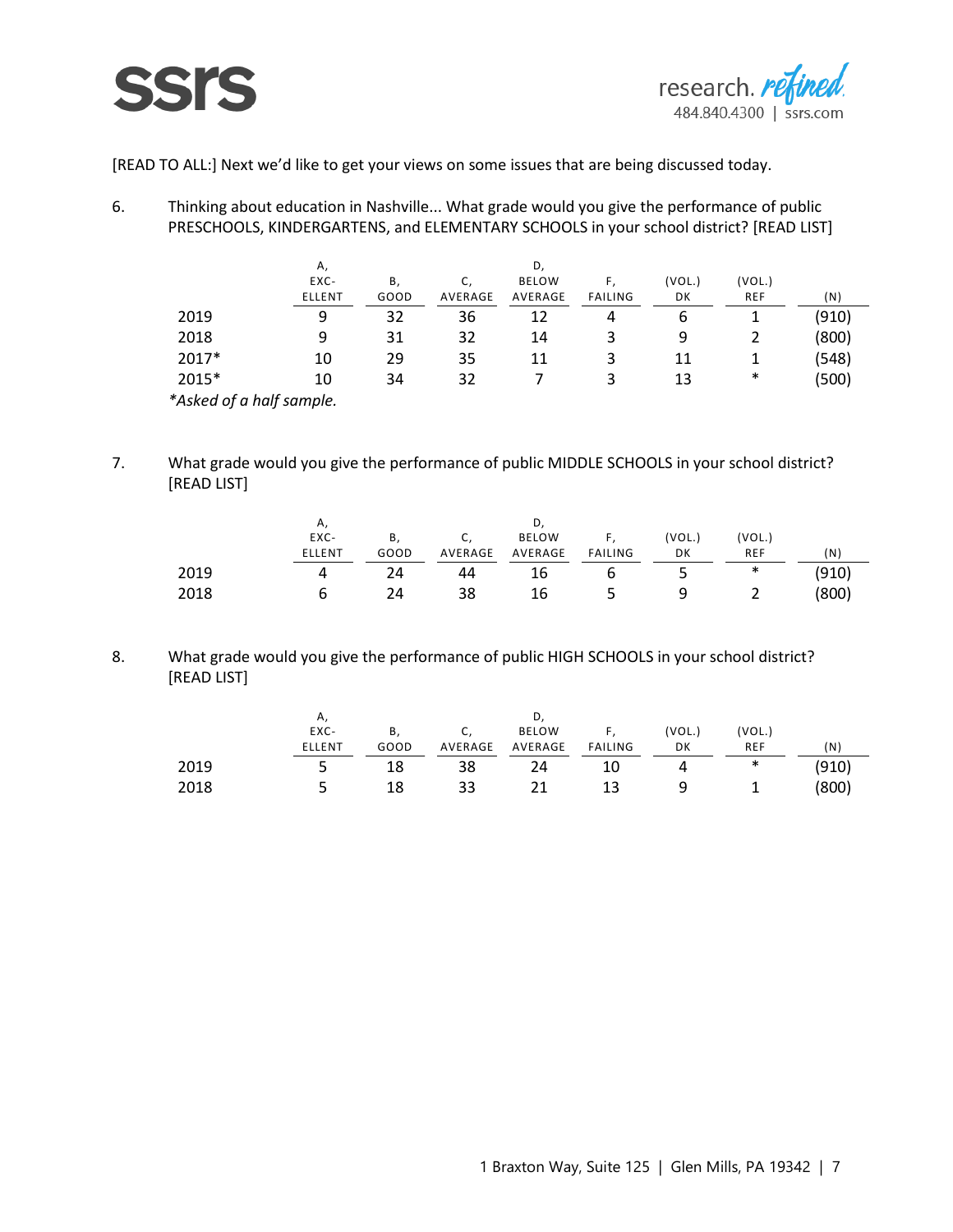



9. As you may know, there has been a lot of discussion about the best ways to reform the public school system in Tennessee, including the adoption of charter schools. Charter schools are publicly funded, and function independently of the local district as long as they meet certain standards set by state and local government. Which ONE of these statements comes closer to your own view? [READ LIST]

|                    |                | <b>HAVE MIXED</b> |                | DO NOT                               |                                                 |                             |
|--------------------|----------------|-------------------|----------------|--------------------------------------|-------------------------------------------------|-----------------------------|
|                    |                | <b>FEELINGS</b>   |                | KNOW                                 |                                                 |                             |
|                    | SUPPORT        | ABOUT             | I OPPOSE       | <b>ENOUGH TO</b>                     |                                                 |                             |
|                    | CHARTER        | <b>CHARTER</b>    | CHARTER        | HAVE A CLEAR                         | VOL.                                            |                             |
|                    | <b>SCHOOLS</b> | <b>SCHOOLS</b>    | <b>SCHOOLS</b> | <b>OPINION</b>                       | <b>REF</b><br>--------------------------------- | (N)                         |
| 2019               |                | <br>34            |                | ------------------------------------ | ∗                                               | --------------------------- |
| 2018* <sup>9</sup> |                | 29                |                |                                      | *                                               |                             |
| *********          |                |                   |                |                                      |                                                 |                             |

*\*Asked of a half sample.*

10. Thinking about online home-sharing services -- such as Airbnb, VRBO, or HomeAway... Do you think that home-sharing services that provide short-term rentals should be allowed or should NOT be allowed to operate in residential neighborhoods in Metro Nashville?

|                          | SHOULD BE | SHOULD NOT BE | (VOL.) | (VOL.)     |      |
|--------------------------|-----------|---------------|--------|------------|------|
|                          | ALLOWED   | ALLOWED       | DK     | <b>REF</b> | ſΝ.  |
| 2019                     |           |               |        | ∗          |      |
| 2018*                    |           |               |        | ∗          | د40′ |
| *Asked of a half sample. |           |               |        |            |      |

11. Overall, how welcoming do you think Nashville is to people who are moving to the area? [READ LIST]

|             |                          |                       | SOMEWHAT         |                              |            |                    |
|-------------|--------------------------|-----------------------|------------------|------------------------------|------------|--------------------|
|             | <b>VERY</b><br>WELCOMING | SOMEWHAT<br>WELCOMING | UN-<br>WELCOMING | <b>VERY UN-</b><br>WELCOMING | VOL.<br>DK | VOL.<br><b>REF</b> |
| 2019        |                          |                       |                  |                              |            | ж                  |
| 2018        |                          | 36                    |                  |                              | $\ast$     | ∗                  |
| 2017        |                          |                       |                  |                              |            |                    |
| $2015^{10}$ |                          |                       |                  |                              |            | ∗                  |

 $\overline{a}$ <sup>9</sup> 2018 question wording: "As you may know, there has been a lot of discussion about the best ways to reform the public school system in Tennessee, including the adoption of charter schools. Charter schools are public, and function independently of the local district as long as they meet certain standards set by state and local government. Please tell me which ONE of these statements comes closer to your own view?"

<sup>&</sup>lt;sup>10</sup> 2015 question wording: "Overall, how welcoming do you think Nashville is to people who are thinking about moving to the area?"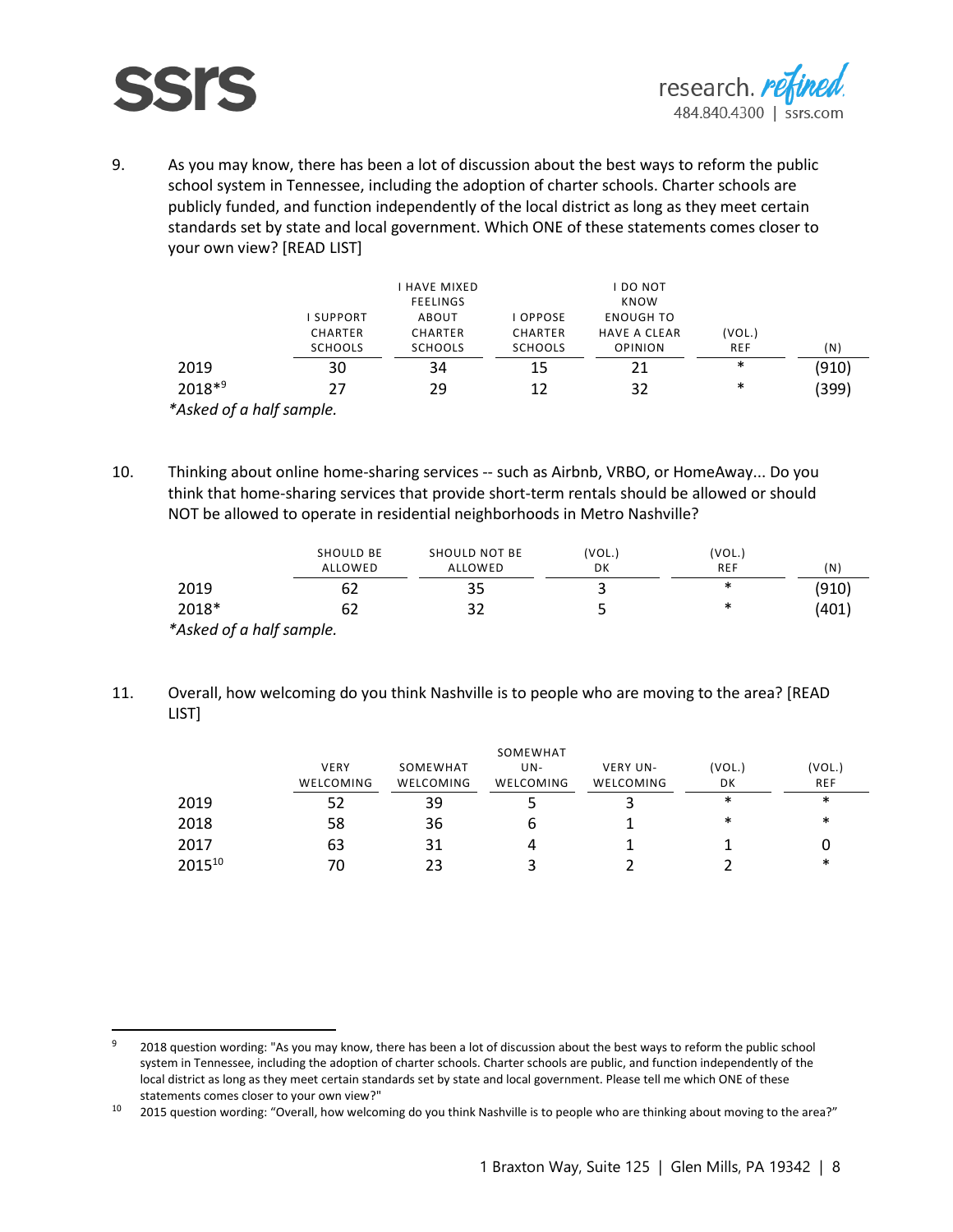



12. Do you think Nashville's population is growing: [READ LIST; ROTATE HALF CODES 1-3 / HALF CODES 3-1]

|       | <b>TOO QUICKLY</b> | <b>ABOUT THE</b><br>RIGHT<br><b>JNT</b> | NOT QUICKLY<br>ENOUGH | VUL.<br>DK |   |  |
|-------|--------------------|-----------------------------------------|-----------------------|------------|---|--|
| 2019  |                    |                                         |                       | ∗          | ∗ |  |
| 2018* |                    |                                         |                       | ∗          |   |  |
| 7017* |                    |                                         |                       | ∗          |   |  |
| 2015* |                    |                                         |                       |            | * |  |
|       |                    |                                         |                       |            |   |  |

*\*Asked of a half sample.*

13. Do you think construction of new buildings and properties in Nashville is growing: [READ LIST; ROTATE HALF CODES 1-3 / HALF CODES 3-1 IN SAME ORDER AS PREVIOUS QUESTION]

|       | TOO QUICKLY | <b>ABOUT THE</b><br>RIGHT<br>AMOUNT | <b>NOT QUICKLY</b><br><b>ENOUGH</b> | VOL.<br>Dκ | <b>REF</b>                                  | N                           |
|-------|-------------|-------------------------------------|-------------------------------------|------------|---------------------------------------------|-----------------------------|
| 2019  |             |                                     |                                     | ×          | --------------------------------------<br>ж | --------------------------- |
| 2018* |             |                                     |                                     | *          | ж                                           |                             |
| 2017* |             |                                     |                                     |            | ж                                           |                             |
| 2015* |             |                                     |                                     |            | ∗                                           |                             |
| .     |             |                                     |                                     |            |                                             |                             |

*\*Asked of a half sample.*

14. Overall, do you think it would be a good use of taxpayer money for the Metro city government to offer tax incentives to keep or attract businesses operating within the city, or would you rather see this money spent on something else in Metro Nashville?

|      |                       | RATHER SEE<br><b>TAXPAYER MONEY</b> |       |       |
|------|-----------------------|-------------------------------------|-------|-------|
|      | GOOD USE OF           | SPENT ON                            | 'VOL. | 'VOL. |
|      | <b>TAXPAYER MONEY</b> | SOMETHING ELSE                      | DK    | REF   |
| 2019 |                       |                                     |       | *     |

15. Would you support an increase in property taxes if the increase were to go towards [INSERT ITEM; RANDOMIZE]?

|                |                                 |     |    | (VOL.) | VOL.       |
|----------------|---------------------------------|-----|----|--------|------------|
|                |                                 | YES | NΟ | DK     | <b>REF</b> |
| а.             | Increasing the pay of teachers  |     |    |        | ∗          |
| b.             | Increasing the amount of        |     |    |        |            |
|                | affordable housing in the city  | 49  |    | ∗      |            |
| $\mathsf{c}$ . | Improving public transportation |     |    | ∗      |            |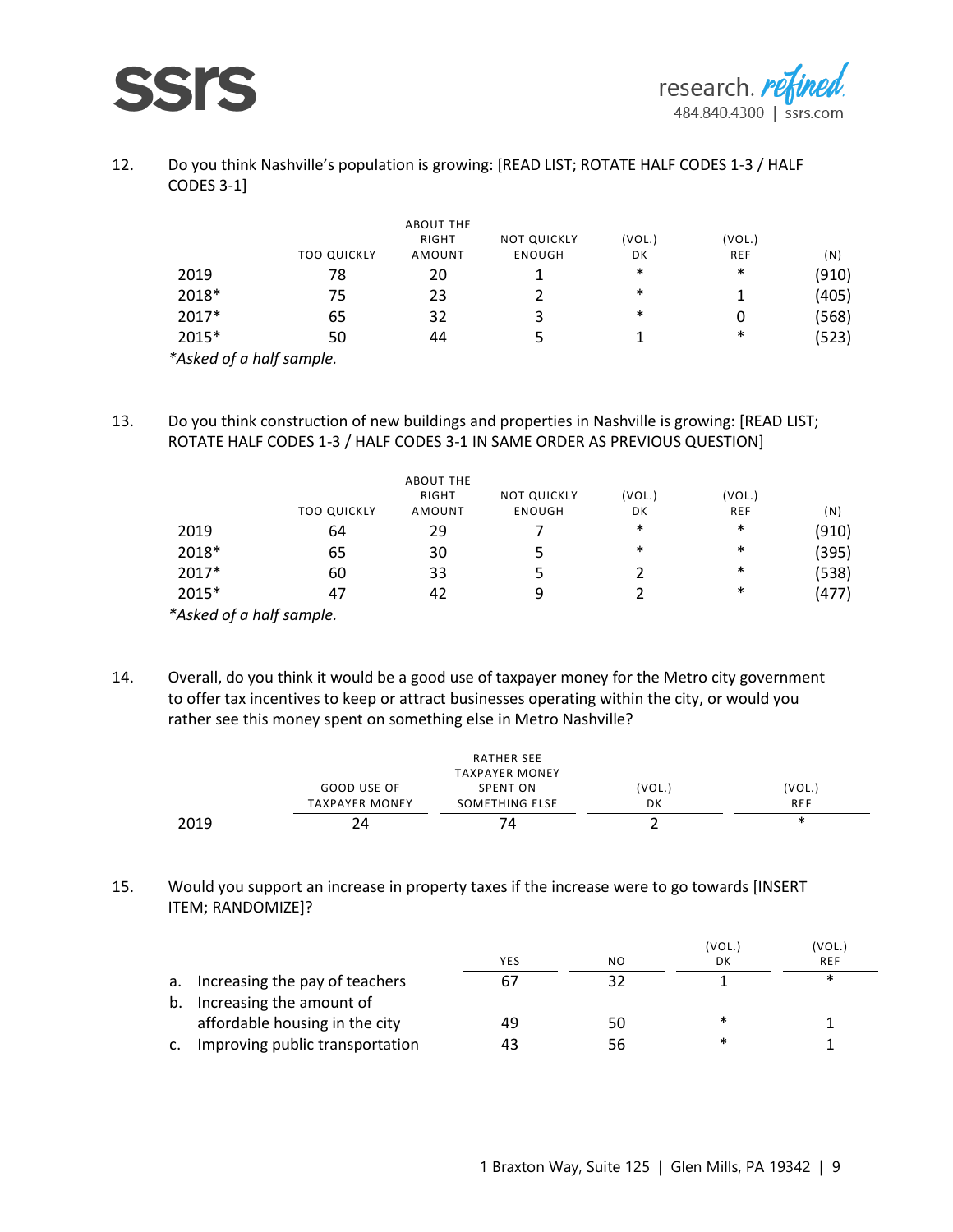



16. Is there any area near where you live -- that is, within a mile or so -- where you would be afraid to walk alone at night?

|          | $\sim$ $\sim$<br><u>. .</u> | ΝC | DK<br>VUL.I | , REF<br>UL. |
|----------|-----------------------------|----|-------------|--------------|
| ----     |                             |    |             |              |
| ᅚ<br>LV. |                             |    |             |              |

17. In general, do you think the increase in electric scooters around Nashville is a good thing or a bad thing for the city? [IF DEPENDS, PROBE: All things considered, do you think it is a good thing or a bad thing OVERALL?]

|     | ัHING<br>h. | ING | M<br>υĸ | <b>NET</b><br>---<br>$\sim$ $\sim$ $\sim$ |
|-----|-------------|-----|---------|-------------------------------------------|
| - - |             | --  | -       |                                           |

18. An election for Nashville's next mayor will take place during the city's next general election on August 2nd. Which ONE the following is the most important quality you would like to see in the next mayor? [READ LIST; RANDOMIZE]

#### 2019

- 34 Cares about the needs and problems of people like you
- 28 Is honest and trustworthy
- 14 Shares your values
- 11 Has strong leadership qualities
- 6 Has experience in business
- 2 Has experience in politics
- 1 (VOL.) Don't know
- 2 (VOL.) Refused
- 19. In general, do you think that having a public commission to oversee the Metro Nashville Police Department is a good thing or a bad thing for the city? [IF DEPENDS, PROBE: All things considered, do you think it is a good thing or a bad thing OVERALL?]

|                     | THING<br>GOOD | HING<br>BAD | DK<br>ิ∪ ∟. ≀ | DEE<br>M<br>.<br>ັ |
|---------------------|---------------|-------------|---------------|--------------------|
| ີ 201.<br>◡<br>2010 | - -           |             |               |                    |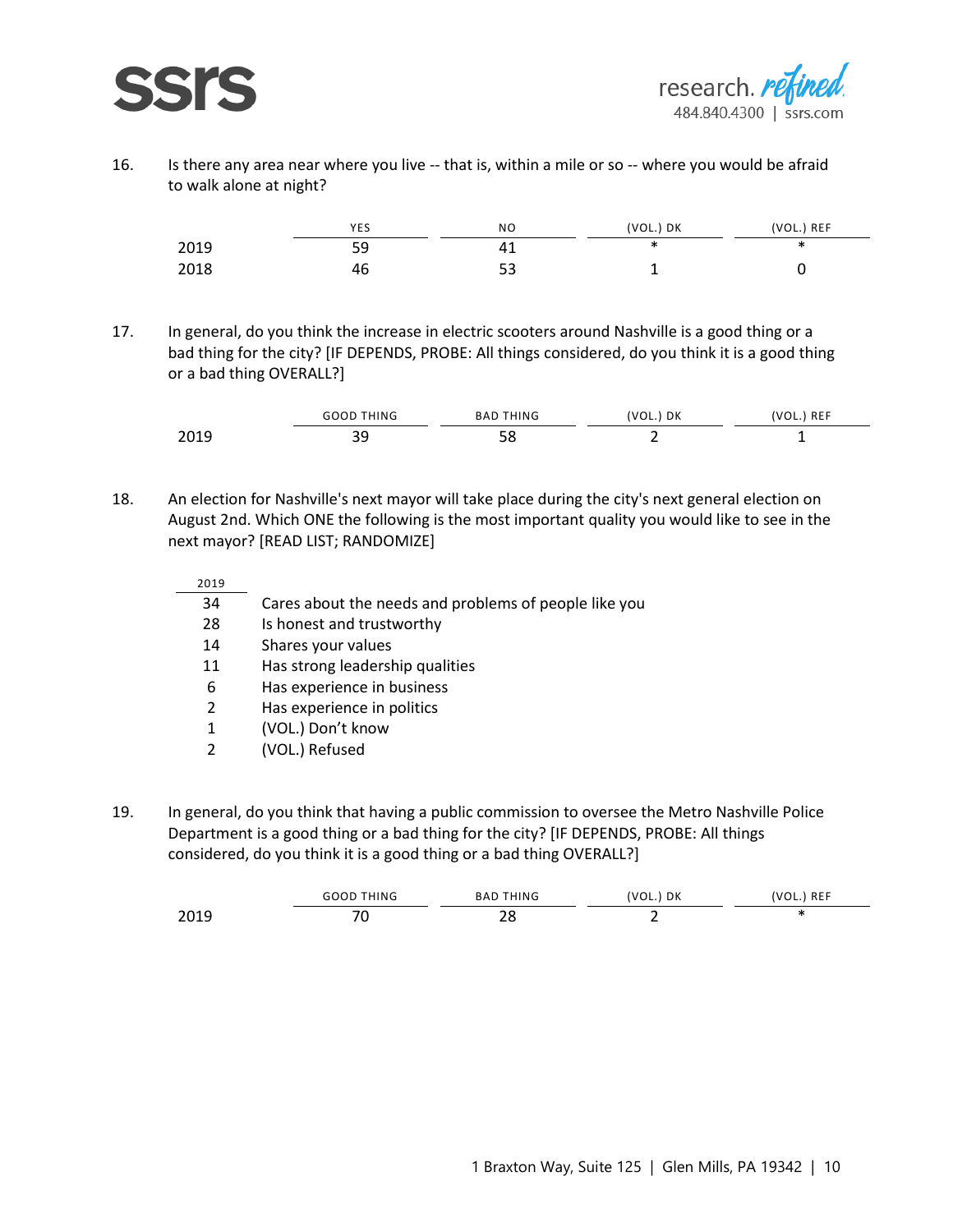



20. In general, do you think the growth and changes in Nashville over the past few years have made your day-to-day life: [READ LIST; ROTATE HALF CODES 1-2 / HALF CODES 2-1]

[IF NECESSARY, IF RESPONDENT RECENTLY MOVED TO NASHVILLE: Please think about the growth and changes in Nashville since you moved to the area.]

|      | <b>BETTER</b> | WORSE | OR HAVE THE GROWTH<br>AND CHANGES IN<br>NASHVILLE NOT HAD<br>MUCH IMPACT ON YOUR<br>DAY-TO-DAY LIFE | DK                                   | REF                                 |
|------|---------------|-------|-----------------------------------------------------------------------------------------------------|--------------------------------------|-------------------------------------|
| 2019 |               |       |                                                                                                     | -------------------------------<br>∗ | ------------------------------<br>∗ |
| 2018 |               |       |                                                                                                     | ж                                    | ∗                                   |
|      |               |       |                                                                                                     |                                      | ∗                                   |

#### NO QUESTION 21

[READ TO ALL:] Moving on...

#### 22. On a typical WEEKDAY, how much total time do you spend in traffic? [READ LIST]

|                          |             | A HALF<br><b>HOUR</b> | ONE<br><b>HOUR</b><br>то<br><b>UNDER</b> | AN<br><b>HOUR</b><br>AND A |                |              |        |            |       |
|--------------------------|-------------|-----------------------|------------------------------------------|----------------------------|----------------|--------------|--------|------------|-------|
|                          | LESS        | то                    | AN                                       | <b>HALF</b><br>то          | $\overline{2}$ |              |        |            |       |
|                          | THAN A      | <b>UNDER</b>          | <b>HOUR</b>                              | <b>UNDER</b>               | <b>HOURS</b>   | (VOL.)       |        |            |       |
|                          | <b>HALF</b> | AN                    | AND A                                    | 2                          | OR.            | DO NOT       | (VOL.) | (VOL.)     |       |
|                          | <b>HOUR</b> | <b>HOUR</b>           | <b>HALF</b>                              | <b>HOURS</b>               | <b>MORE</b>    | <b>DRIVE</b> | DK     | <b>REF</b> | (N)   |
| 2019                     | 28          | 29                    | 21                                       | 9                          | 8              | 5            | 0      | 0          | (910) |
| 2018*                    | 37          | 28                    | 19                                       |                            | 6              | 2            | $\ast$ | 1          | (382) |
| 2017*                    | 24          | 31                    | 23                                       | 9                          | 8              | 4            | $\ast$ | $\ast$     | (532) |
| 2015*                    | 25          | 34                    | 18                                       | 9                          | 11             | 2            |        | $\ast$     | (500) |
| *Asked of a half sample. |             |                       |                                          |                            |                |              |        |            |       |

23. How often, if ever, do you use public transportation in Nashville? [READ LIST]

|                          |                                     |                             | A FEW                         |                                     |                                |                                     |                            |                           |    |
|--------------------------|-------------------------------------|-----------------------------|-------------------------------|-------------------------------------|--------------------------------|-------------------------------------|----------------------------|---------------------------|----|
|                          | ALMOST                              | A FEW                       | <b>TIMES</b>                  | ABOUT                               | A FEW                          |                                     |                            |                           |    |
|                          | EVERY                               | <b>TIMES</b>                | Α                             | ONCE A                              | <b>TIMES</b>                   |                                     | VOL.                       |                           |    |
|                          | <b>DAY</b><br>--------------------- | WEEK<br>------------------- | MONTH<br>-------------------- | <b>MONTH</b><br>------------------- | A YEAR<br>-------------------- | <b>NEVER</b><br>------------------- | DK<br>-------------------- | REF<br>------------------ | 'N |
| 2019                     |                                     |                             |                               |                                     |                                | /b                                  | ∗                          |                           |    |
| 7018*                    |                                     |                             |                               |                                     | 10                             | 80                                  |                            |                           |    |
| 2017*                    |                                     |                             |                               |                                     |                                |                                     | ∗                          |                           |    |
| k soliadaf a halfannanla |                                     |                             |                               |                                     |                                |                                     |                            |                           |    |

*\*Asked of a half sample.*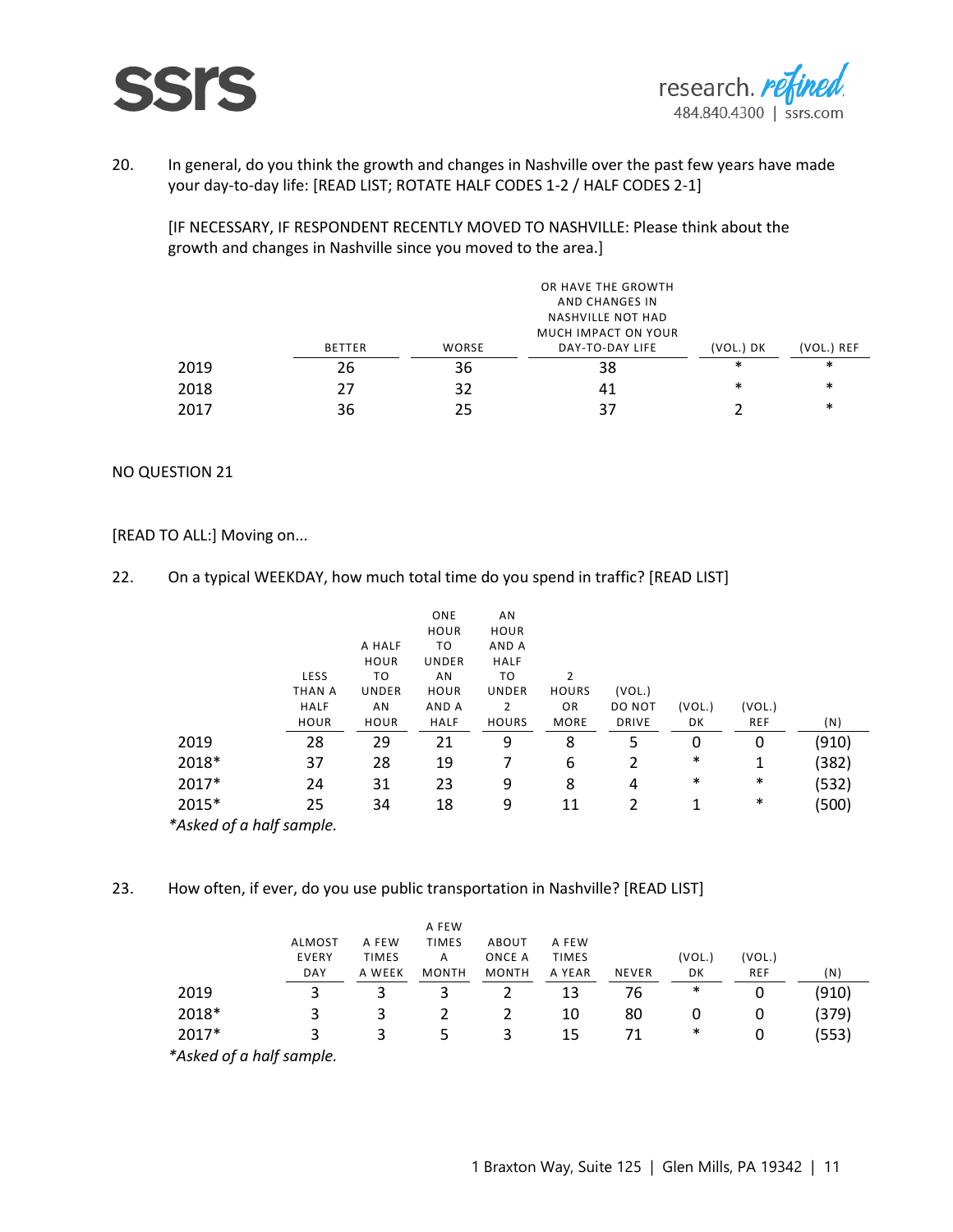# **SSIS**



24. How often, if ever, do you use private ride-share services like Uber or Lyft in Nashville? [READ LIST]

|         |                               |                               | A FEW                                |                                     |                              |                                    |                           |                                   |       |
|---------|-------------------------------|-------------------------------|--------------------------------------|-------------------------------------|------------------------------|------------------------------------|---------------------------|-----------------------------------|-------|
|         | ALMOST                        | A FEW                         | <b>TIMES</b>                         | ABOUT                               | A FEW                        |                                    |                           |                                   |       |
|         | <b>EVERY</b>                  | <b>TIMES</b>                  | A                                    | ONCE A                              | <b>TIMES</b>                 |                                    | (VOL.)                    | (VOL.)                            |       |
|         | DAY<br>---------------------- | A WEEK<br>------------------- | <b>MONTH</b><br>-------------------- | <b>MONTH</b><br>------------------- | A YEAR<br>------------------ | <b>NEVER</b><br>------------------ | DK<br>------------------- | <b>REF</b><br>------------------- | (N)   |
| 2019    |                               | n                             | 16                                   | 9                                   |                              |                                    |                           | ∗                                 |       |
| 2018*   |                               |                               | 11                                   | 8                                   | 18                           | 56                                 |                           |                                   | (421، |
| $2017*$ |                               | b                             | 10                                   | ь                                   | 14                           | 60                                 | ∗                         |                                   | 553   |
| $*A$    |                               |                               |                                      |                                     |                              |                                    |                           |                                   |       |

*\*Asked of a half sample.*

# [READ TO ALL:] Next...

- REGIST. These days, many people are so busy they can't find time to register to vote, or move around so often they don't get a chance to re-register. Are you NOW registered to vote in your precinct or election district or haven't you been able to register so far?
	- 2019 79 Yes, registered 21 No, not registered \* (VOL.) Don't know 0 (VOL.) Refused

PARTY. Generally speaking, do you usually think of yourself as a: [READ LIST]

| Democrat          |
|-------------------|
| Republican        |
| Independent, OR   |
| Something else?   |
| (VOL.) Don't know |
| (VOL.) Refused    |
|                   |